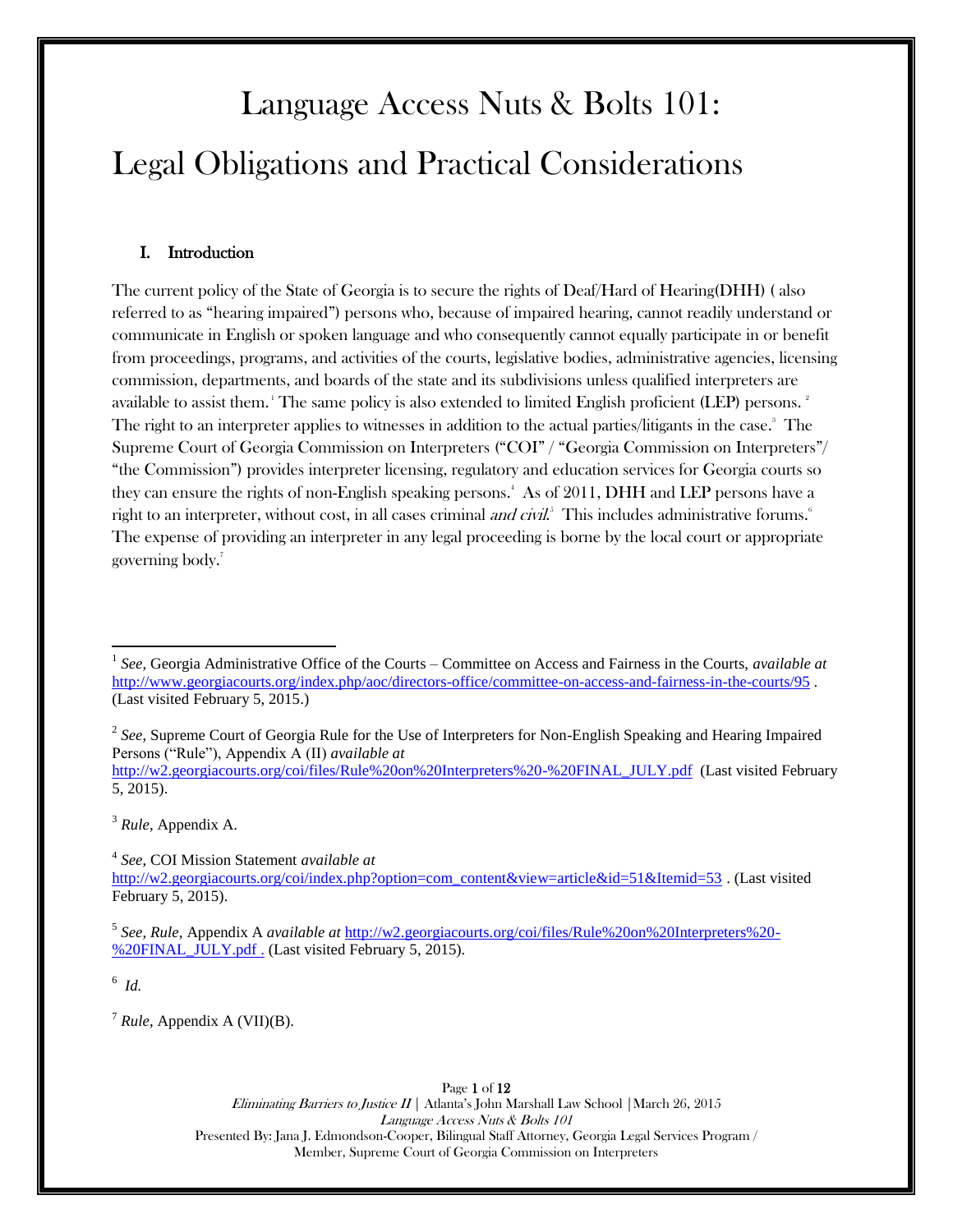# A. Commonly Used Terms

# 1. Limited English Proficient (LEP)

a. Individuals who do not speak English as their primary language and who have a limited ability to read, speak, write, or understand English are limited English proficient, or "LEP."

# 2. Deaf/Hard of Hearing (DHH)

a. Individuals with the audiological condition of not hearing and/or individuals with mildto-moderate hearing loss.

# 3. Interpretation/Interpreter<sup>8</sup>

- a. The process by which <u>oral</u> communication is rendered from one language to another. The original (source) language is either spoken or signed language, and the rendition is delivered into the (target) spoken language or in a signed language.
- b. The individual performing this task is an "interpreter."

# 4. Translation / Translator<sup>9</sup>

- a. The process by which written text is rendered from one language to another. The original (source) language is in written form, and the translation into the other (target) language is also produced in written form.
- b. The individual performing this task is a "translator."

# II. Legal Obligations

# A. Federal Law

- 1. Title VI of the Civil Rights Act of 1964, 42 U.S.C. §2000d
- 2. Lau v. Nichols, 444 U.S. 563 (1974)
- 3. Executive Order 13166, 65 FR 50121 (2000)

9 *Id*.

 $\overline{a}$ 

Page 2 of 12 Eliminating Barriers to Justice  $II \mid$  Atlanta's John Marshall Law School | March 26, 2015 Language Access Nuts & Bolts 101 Presented By: Jana J. Edmondson-Cooper, Bilingual Staff Attorney, Georgia Legal Services Program / Member, Supreme Court of Georgia Commission on Interpreters

<sup>8</sup> *See*, National Association of Judicial Interpreters and Translators (NAJIT) *"Frequently Asked Questions about Court and Legal Interpreting and Translating- What is the Difference Between Interpretation and Translation?" available at* <http://www.najit.org/certification/faq.php#difference> . (Last Visited March 12, 2015).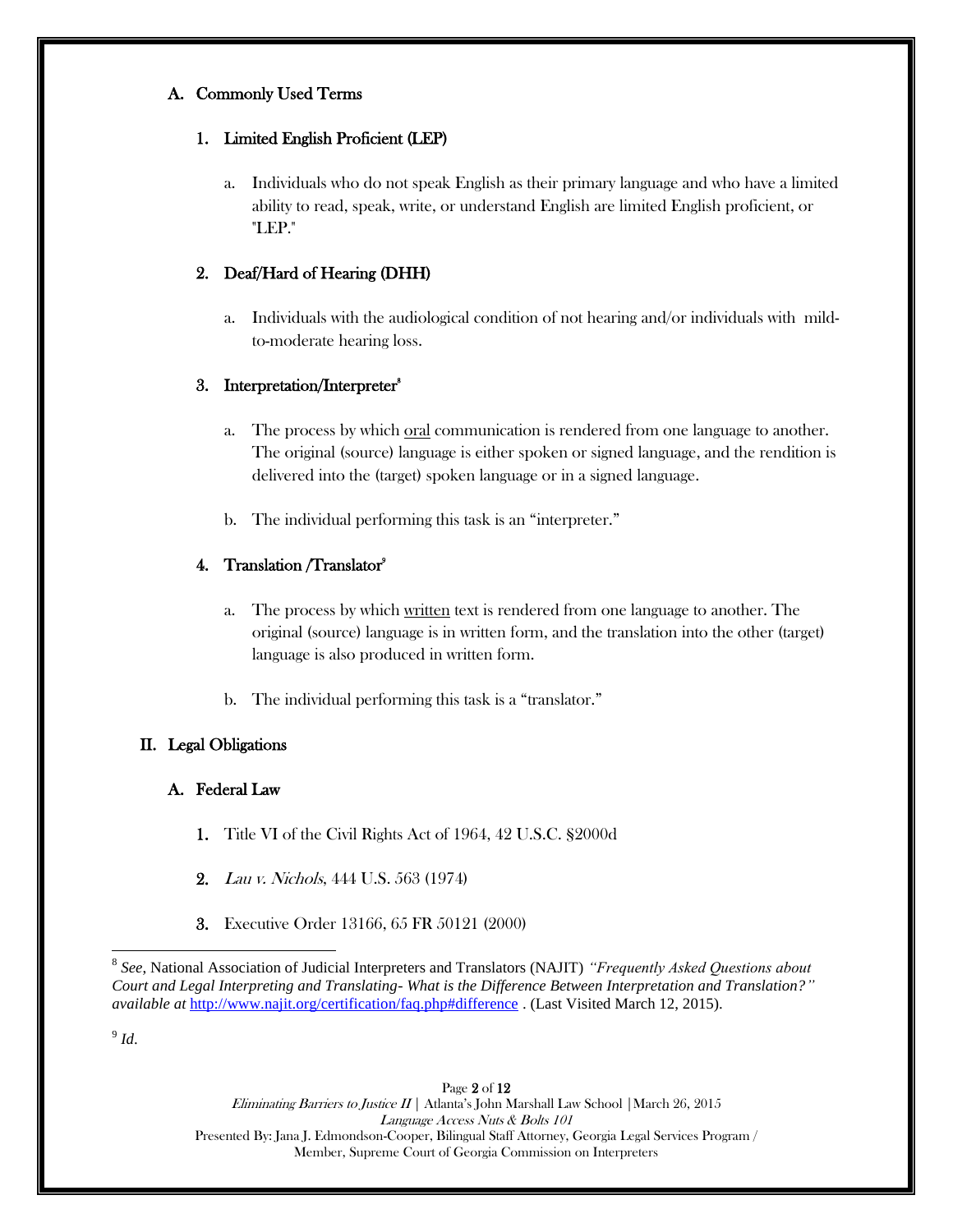## B. State Law/Rules

- 1. Ramos v. Terry, 279 Ga. 889 (622 SE2d 339) (2005)
- 2. Ling v. State, 288 Ga. 299 (702 SE2d 88) (2010)
- 3. [Supreme Court of Georgia Rule Governing Use of Interpreters for Non-English Speaking](http://w2.georgiacourts.org/coi/files/Rule%20on%20Interpreters%20-%20FINAL_JULY.pdf)  [and Hearing Impaired Persons](http://w2.georgiacourts.org/coi/files/Rule%20on%20Interpreters%20-%20FINAL_JULY.pdf) ("Rule")(2012)
	- a. 2011 amendment ( General Rule)
- 4. O.C.G.A. §§ 24-6-652 through 658 (Deaf/ Hard of Hearing)
- 5. O.C.G.A. § 15-6-77 (e)(4) ( Cases brought under the Family Violence Act, O.C.G.A. § 19- 13-1 et seq.)

## III. Practical Considerations

#### A. Role of the Interpreter

- 1. Interpreters communicate ideas, not mere words.
- 2. Interpreters serve as neutral communication mediums between the court, litigant/witness and attorney.
- 3. Professionally trained interpreters are:
	- a.Competent
	- b. Accurate
	- c. Impartial
	- d. Confidential
		- 4. Georgia Interpreters must adhere to the Supreme Court of Georgia Code of [Professional Responsibility for Interpreters.](http://w2.georgiacourts.org/coi/files/Code%20of%20Professional%20Responsibility%20for%20Interpreters.doc)<sup>10</sup>

<sup>10</sup> Direct Link:

 $\overline{\phantom{a}}$ 

Page 3 of 12 Eliminating Barriers to Justice  $II$  | Atlanta's John Marshall Law School | March 26, 2015 Language Access Nuts & Bolts 101 Presented By: Jana J. Edmondson-Cooper, Bilingual Staff Attorney, Georgia Legal Services Program / Member, Supreme Court of Georgia Commission on Interpreters

<http://w2.georgiacourts.org/coi/files/Code%20of%20Professional%20Responsibility%20for%20Interpreters.doc> (Last visited February 5, 2015)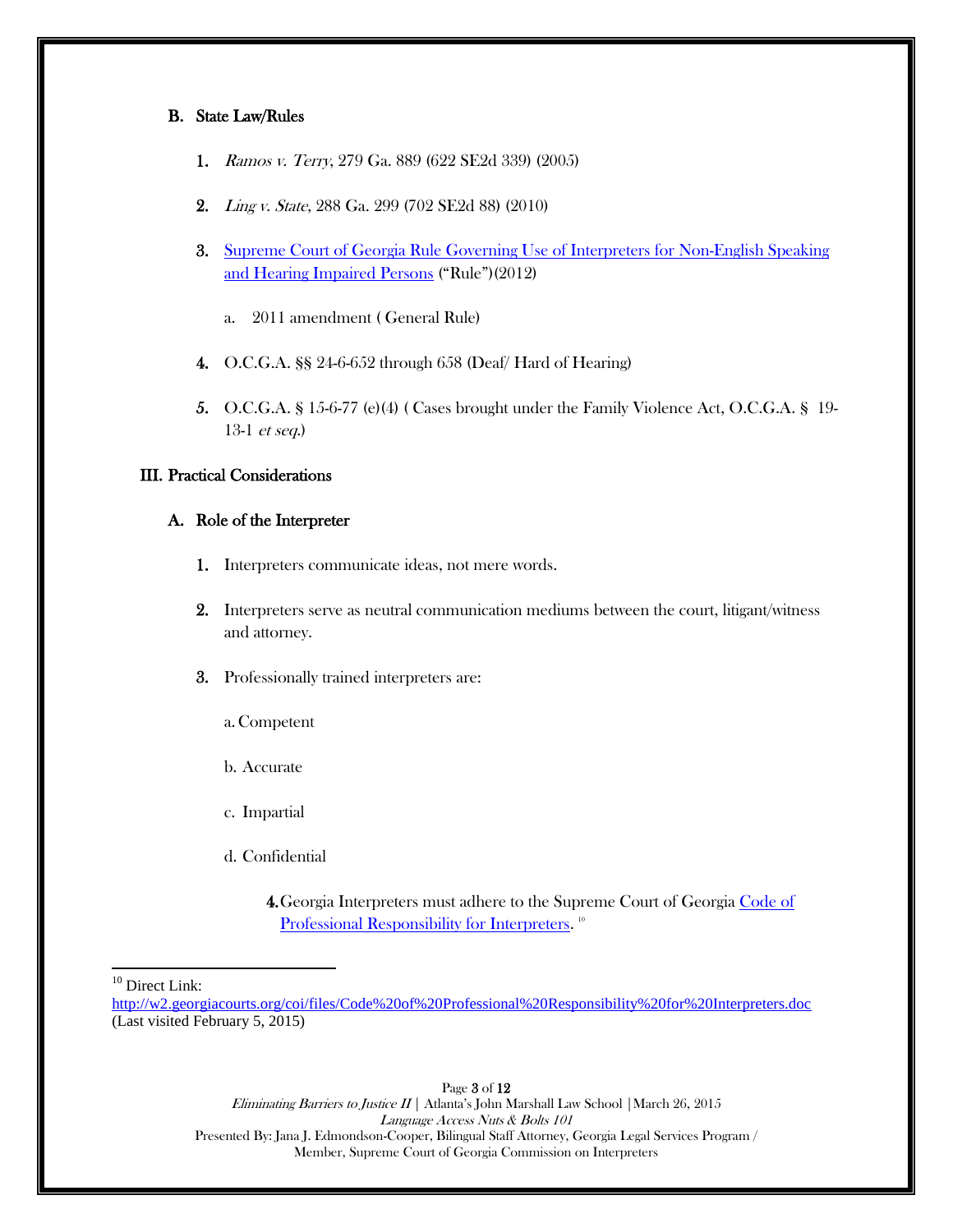a. Additionally, "interpreters shall not publicly discuss, report, or offer an opinion concerning a matter in which they are engaged, even when that information is not privileged or required by law to be confidential."  $(Rule, Section VI(E))$ 

## B. Determining if a foreign language or sign language interpreter is required

## 1. Request by Counsel/Pro Se Litigant

a. Protocol varies from judicial circuit to judicial circuit. Examples include:

- i. Verbal/Written request to Judge's Law Clerk /Administrative Assistant
- ii. Verbal/Written request to the District Court Administrator
- iii. Verbal/Written request to specified point-person within the judicial circuit
- iv. Verbal/Written request to the court's Clerk's office

# 2. Sua Sponte

- a. Determination by the Judge
	- i. Upon request, or *sua sponte*, the decision maker (usually the judge presiding over the case) should voir dire the litigant or witness to determine his/her level of English comprehension. To make that determination, the decision maker should normally include questions on the following:
		- a. Identification (e.g., name, address, DOB, place of birth)
		- b. Active Vocabulary
			- i. "How did you come to the proceeding today."
			- ii. "What kind of work do you do?"
			- iii. "Describe what you see in the room."
			- iv. "What have you eaten today?"
			- v. Questions should be phrased to avoid "yes" or "no" replies.
		- c. The civil or criminal proceeding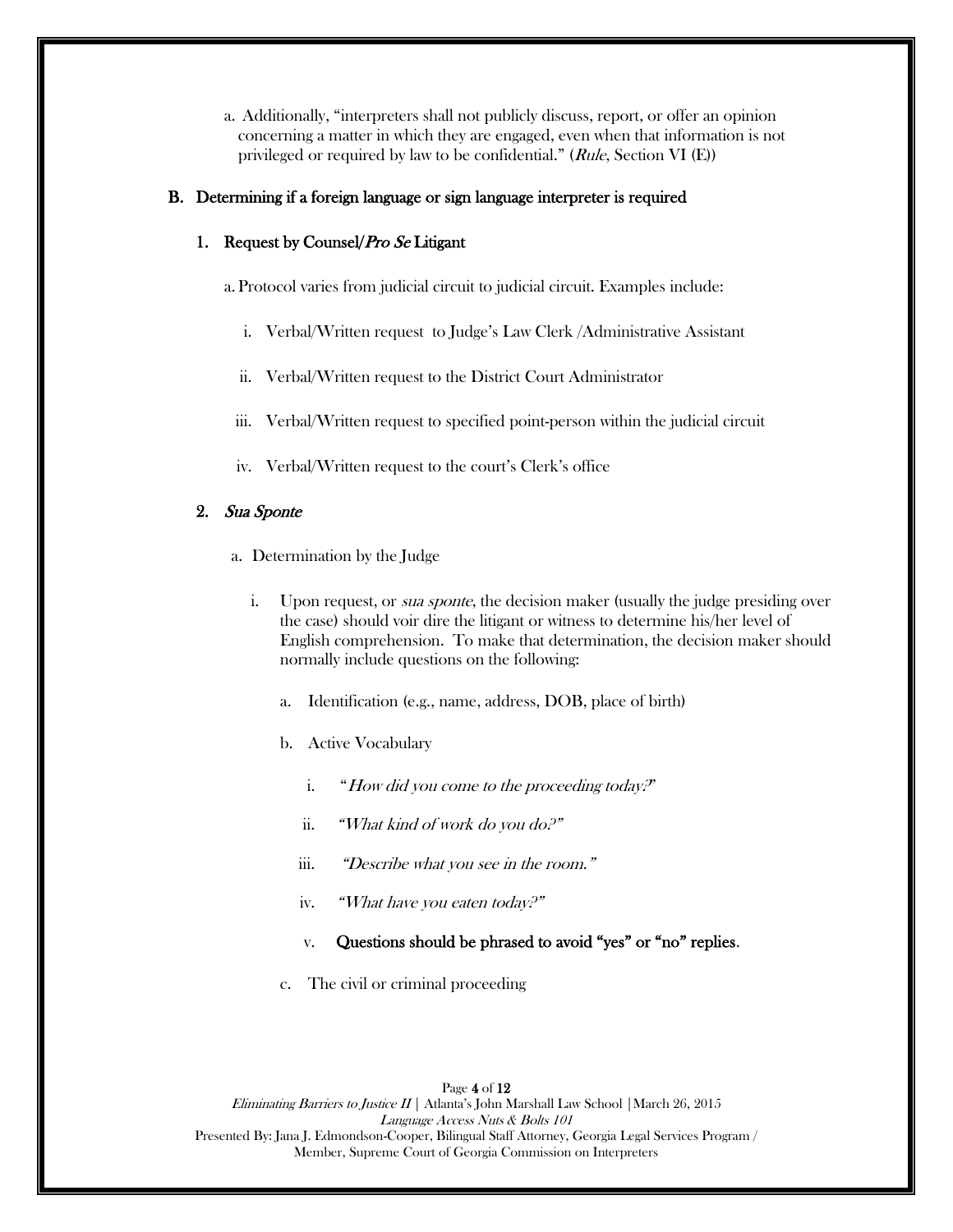- i. "What is your understanding of the nature of the charge or the type of proceeding we are having today?"
- ii. "What is the purpose of the proceedings. $P''$
- iii. "What is your understanding of my role as the judge."
- iv. "What is your understanding of the legal rights you have as a party or defendant in this case?"
- v. "What is your understanding of your responsibilities as a witness in this case? "

*Rule*, Appendix A  $(II)(C)$ .

NOTE: In some instances, the decision-maker may skip the voir dire process and appoint the interpreter based solely on counsel's or the pro se litigant's written and/or verbal request. The Rule does not mandate the court to voir dire the LEP/DHH individual. The Rule states that the court "should" do so.

NOTE: The fact that an individual speaks or understands some English does not preclude the individual from the right to have an interpreter appointed by the court.

> d. After examination the decision maker should state his or her conclusion on the record, and the file in the case should be clearly marked and data entered electronically when appropriate by personnel to ensure that an interpreter will be present when needed in any subsequent proceeding. *Rule*, Appendix A  $(II)(D)$ .

# NOTE: Please see *Rule*, Appendix A (III-V) regarding specific requirements for foreign language interpreters in Criminal, Civil and Juvenile cases, respectively.

# C. Appointment of Sign Language Interpreters

1. "Court qualified" or "Qualified" - To be recognized as a court qualified interpreter or qualified interpreter in Georgia, an interpreter must hold a current certification from the Registry of Interpreters for the Deaf (RID).<sup>11</sup> These designations are defined by the Official Code of Georgia. See, O.C.G.A. §§ 24-6-652 through 658. (Rule, Appendix B (III))

# D. Appointment of Foreign Language Interpreters

1. Licensing Designations by the Commission

Page 5 of 12 Eliminating Barriers to Justice  $II \mid$  Atlanta's John Marshall Law School | March 26, 2015 Language Access Nuts & Bolts 101 Presented By: Jana J. Edmondson-Cooper, Bilingual Staff Attorney, Georgia Legal Services Program / Member, Supreme Court of Georgia Commission on Interpreters

l  $11$  For a list of "court qualified" or "qualified" sign language interpreters in Georgia visit <http://www.georgiacourts.org/index.php/aoc/directors-office/committee-on-access-and-fairness-in-the-courts/95> (Last visited July 28, 2014).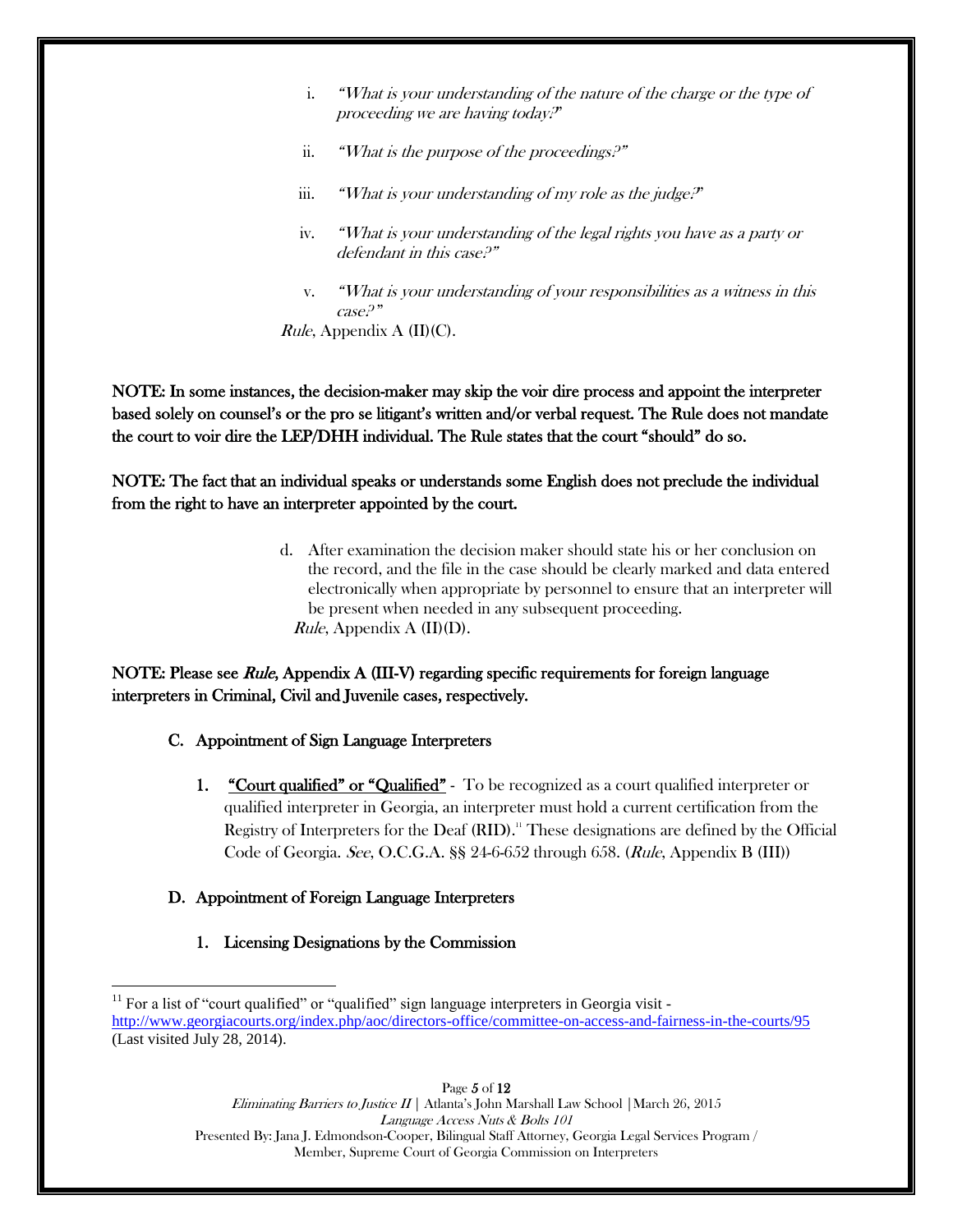- a. **Certified** individuals competent in court interpretation as demonstrated by successful completion of an oral and written examination demonstrating competence in interpreting as provided for by the Georgia Commission on Interpreters and the completion of required continuing education providing familiarity with the Georgia court system and the roles and responsibilities of interpreters within that system. In lieu of the examination, the Commission may recognize federal certification or certification of states participating in the national Consortium for State Court Interpreter Certification. (Rule, Appendix B (II)(A))
- b. Conditionally Approved individuals appearing competent in court interpretation that have completed mandatory classroom training and passed a written examination demonstrating familiarity with the Georgia court system and the roles and responsibilities of interpreters within that system. Also, such individuals must have achieved a sufficient score on an oral examination as determined by the Georgia Commission on Interpreters. It is intended that a court will choose an interpreter from this category only if a Certified Interpreter is not available. (Rule, Appendix B (II)(B) (Emphasis Added))
- c. Registered individuals appearing competent in court interpretation that have completed mandatory classroom training and passed a written examination demonstrating familiarity with the Georgia court system and the roles and responsibilities of interpreters within that system. This list will only include those interpreters interpreting a language for which no oral examination is given. Qualification tests for this list may also test language and interpretation skills. It is intended that a court will choose an interpreter from this category only if a Certified Interpreter or Conditionally Approved Interpreter is not available. (Rule, Appendix B (II)(C)(Emphasis Added))

NOTE: The Rule requires courts to make a diligent effort to appoint a Certified interpreter. If a Certified interpreter is unavailable, a Conditionally Approved interpreter or a Registered interpreter is to be given preference. There will be occasions when it is necessary to utilize a telephonic language service or a less qualified interpreter. Faced with a need, where no interpreter is available locally, courts should weigh the need for immediacy in conducting a hearing against the potential compromise of due process, or the potential of substantive injustice, if interpreting is inadequate. Unless immediacy is a primary concern, some delay might be more appropriate than the use of a telephonic language service. (Rule, Section I)

#### 2. Rare Languages

a. On occasions where a foreign language interpreter is needed for a rare/indigenous language for which COI has no licensed interpreter, courts are encouraged to contact

Page 6 of 12 Eliminating Barriers to Justice  $II \mid$  Atlanta's John Marshall Law School | March 26, 2015 Language Access Nuts & Bolts 101 Presented By: Jana J. Edmondson-Cooper, Bilingual Staff Attorney, Georgia Legal Services Program / Member, Supreme Court of Georgia Commission on Interpreters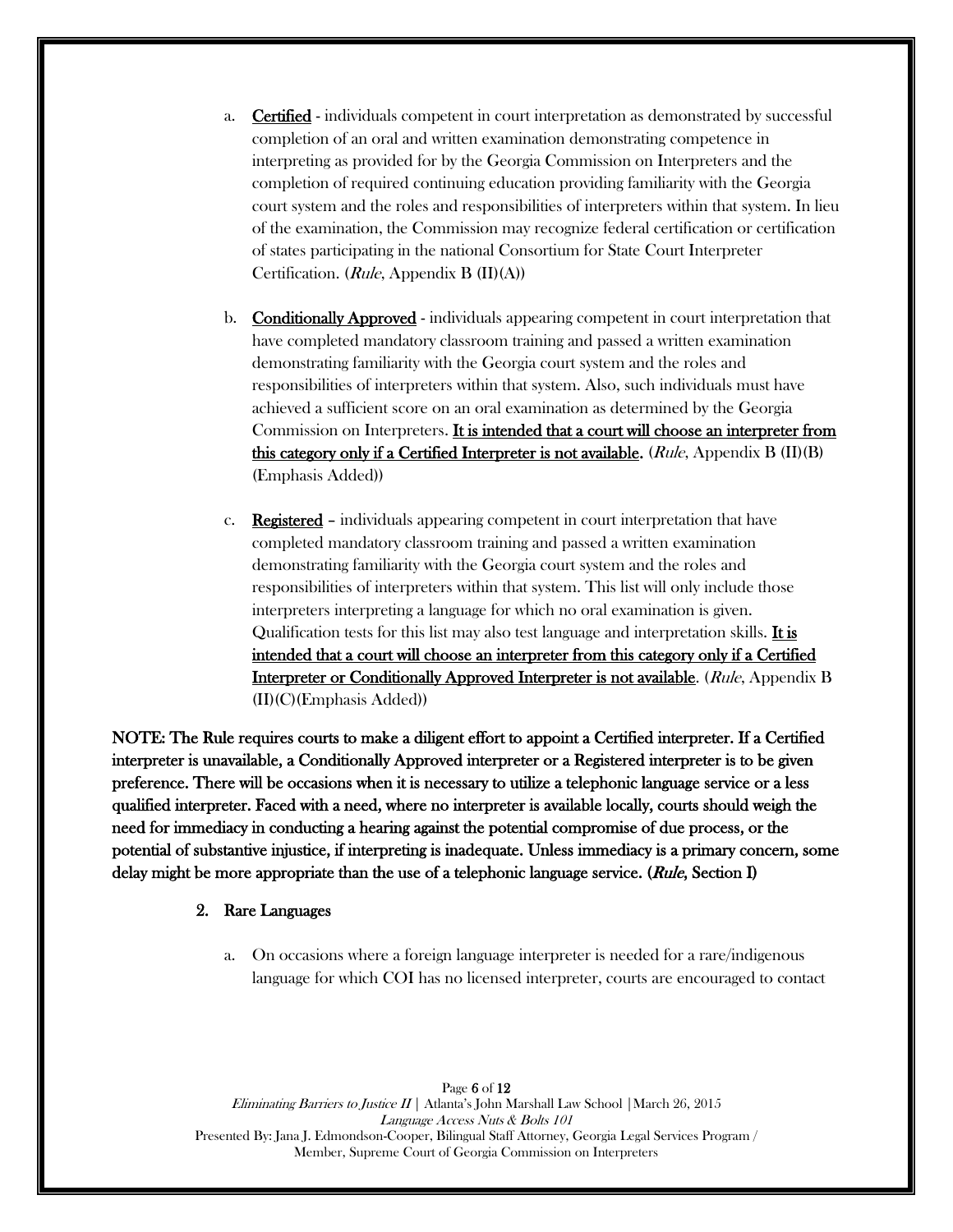$COL<sup>12</sup> COI$  may be able to assist the court in securing an interpreter who speaks the rare language needed.

- b. Where COI is unable to assist the court with securing an interpreter in the rare language, the court should consider the following before appointing an individual who is not licensed to interpret and who is a member of the rare language community:
	- i. Potential conflicts of interest ( e.g., the interpreter may know the litigant or witness that requires the interpretation services) possibly resulting in the interpreter's inability to be impartial
	- ii. Heightened risk of breach of confidentiality
	- iii. Interpreters' ability to interpret accurately and competently (e.g., familiarity with legal terms of art).

## E. Appointment of Non-Licensed Interpreters

- 1. If after a diligent search by the court a certified or other licensed interpreter cannot be found or is unavailable, the court should weigh the necessity of having the proceeding at that time without a licensed interpreter or with an unlicensed interpreter against continuing the proceeding to a later date when a qualified, licensed interpreter is available.
	- a. If the court determines that the use of a non-licensed interpreter is warranted then:
		- i. Refer to COI's <u>Instructions for Use of a Non-Licensed Interpreter</u>.<sup>13</sup>
		- ii. At the end of the proceeding, the court/ clerk should make a diligent effort to secure a certified or other licensed interpreter for any future legal proceedings regarding that case.
- **2.** Being bilingual does not qualify an individual to serve as an interpreter.<sup>14</sup>

 $12$  COI - Administrative Office of the Courts, 244 Washington Street, SW - Suite 300, Atlanta, Georgia 30334 / Email: [coi@gaaoc.us](mailto:coi@gaaoc.us) / Telephone: (404) 463-6478 / Fax: (404) 651-6449

<sup>13</sup> Direct Link - [http://w2.georgiacourts.org/coi/files/model%20form\(1\).doc](http://w2.georgiacourts.org/coi/files/model%20form(1).doc)

 $\overline{\phantom{a}}$ 

<sup>14</sup> "It is critically important to ensure that interpreters are competent and not merely bilingual. A bilingual person may inaccurately interpret or roughly interpret a summary of communications between the court and an LEP person, they may have a conflict of interest, or they may even be adverse. Under these circumstances, an LEP person is denied meaningful access to court operations in a way that a fluent English speaker is not. The DOJ Guidance emphasizes the importance of interpreter competency and states: 'Competency requires more than self-identification

> Page 7 of 12 Eliminating Barriers to Justice  $II$  | Atlanta's John Marshall Law School | March 26, 2015 Language Access Nuts & Bolts 101 Presented By: Jana J. Edmondson-Cooper, Bilingual Staff Attorney, Georgia Legal Services Program / Member, Supreme Court of Georgia Commission on Interpreters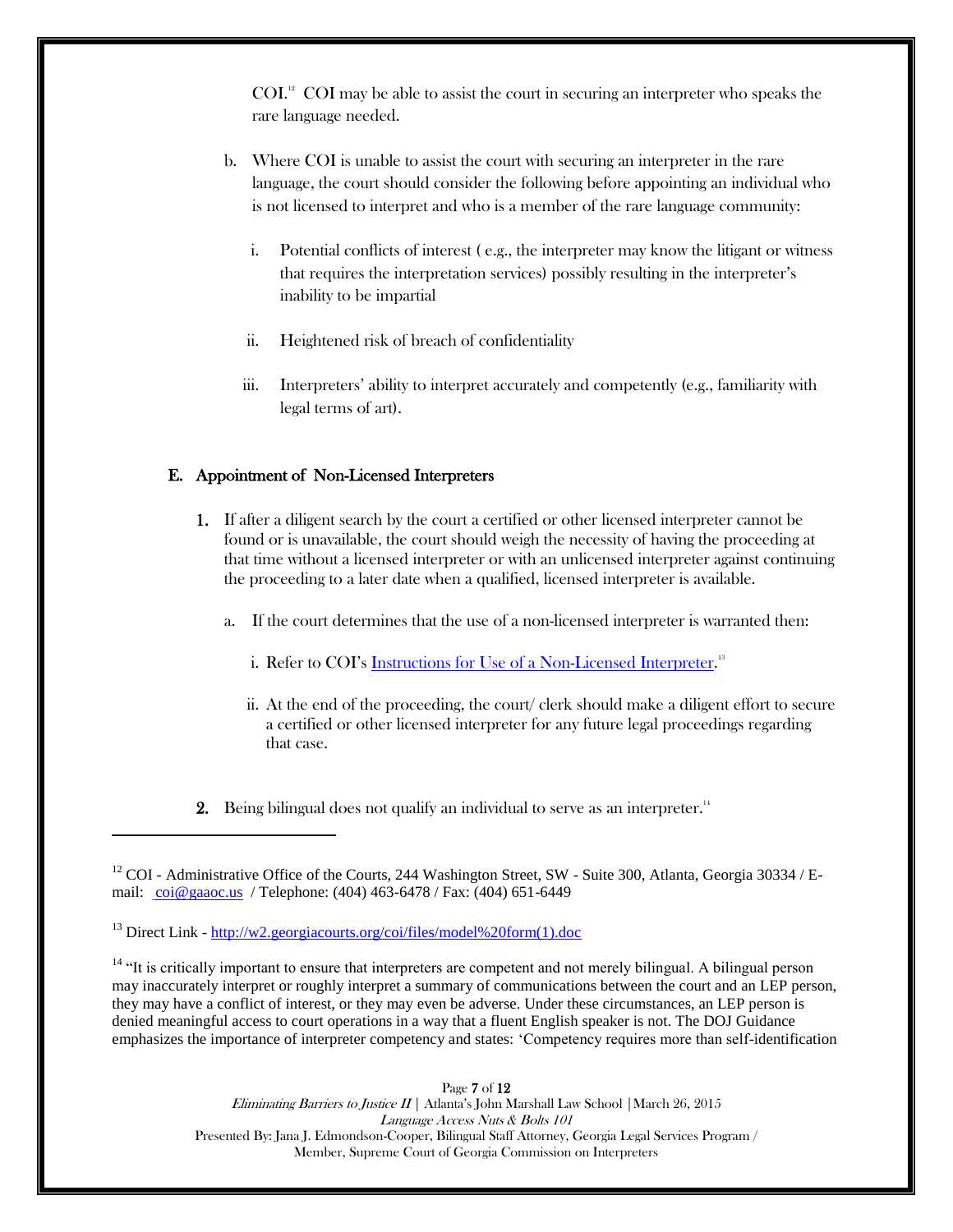3. Children should never be used to interpret. It is also inappropriate for bilingual attorneys, relatives or friends of the LEP party/witness, judges and courthouse staff to serve as an interpreter in a legal proceeding. <sup>15</sup>

NOTE: Remember to make sure the decision maker has the interpreter take the *[Interpreter's Oath](http://w2.georgiacourts.org/coi/index.php?option=com_content&view=article&id=58&Itemid=75)*<sup>16</sup> before the proceeding begins. Additionally, keep a copy of the oath in your case file.

> "Do you solemnly swear or affirm that you will faithfully interpret from (state the language) into English and from English into (state the language) the proceeding before this court in an accurate manner to the best of your skill and knowledge.<sup>9"</sup>

NOTE: A court's failure to appoint a qualified sign language or foreign language interpreter, as needed, can result in reversible error on appeal. See, Ramos v. Terry, 279 Ga. **889, 893** (2005).<sup>17</sup>

## F. Record of Interpreter Testimony

 $\overline{\phantom{a}}$ 

## 1. Foreign Language Interpreters

- a. Generally Where a Certified interpreter is used, no record shall generally be made of the non-English testimonial statements. ( $Rule$ , Section VII(A)(1))
	- i. Where a challenge is made to the accuracy of an interpretation, the court shall first determine whether the interpreter is able to communicate accurately with and interpret information to and from the non-English speaking person. Id.

as bilingual. Some bilingual staff and community volunteers, for instance, may be able to communicate effectively in a different language when communicating information directly in that language, but not be competent to interpret in and out of English.' DOJ Guidance, 67 Fed. Reg. at 41,461." *U.S. DOJ Letter to NC Administrative Office of the Courts, p. 9 (March 8, 2012) available at* 

[http://www.justice.gov/crt/about/cor/TitleVI/030812\\_DOJ\\_Letter\\_to\\_NC\\_AOC.pdf](http://www.justice.gov/crt/about/cor/TitleVI/030812_DOJ_Letter_to_NC_AOC.pdf) (Last visited March 12, 2015).

<sup>15</sup> GA Administrative Office of the Courts Brochure: *Working with Foreign Language Interpreters in the Courtroom available at* [http://w2.georgiacourts.org/coi/index.php?option=com\\_content&view=article&id=94&Itemid=104](http://w2.georgiacourts.org/coi/index.php?option=com_content&view=article&id=94&Itemid=104)  (Last visited February 5, 2015).

<sup>16</sup> Direct Link - [http://w2.georgiacourts.org/coi/index.php?option=com\\_content&view=article&id=58&Itemid=75](http://w2.georgiacourts.org/coi/index.php?option=com_content&view=article&id=58&Itemid=75)

 $17$  "It is an abuse of discretion to appoint someone to serve as interpreter who is neither certified nor registered as an interpreter without ensuring that the person appointed is qualified to serve as an interpreter, without apprising the appointee of the role s/he is to play, without verifying the appointee's understanding of the role, and without having the appointee agree in writing to comply with the interpreters' code of professional responsibility." *Id.* at 892*; See also*, Edmondson-Cooper, Jana J., *I*s *it Reversible Error?,* Georgia Courts Journal (March 2015) *available at* [http://w2.georgiacourts.gov/journal/index.php/component/content/article/59-march-2015/322-is-it-reversible](http://w2.georgiacourts.gov/journal/index.php/component/content/article/59-march-2015/322-is-it-reversible-error#_edn28)error# edn28 (Last visited March 10, 2015).

> Page 8 of 12 Eliminating Barriers to Justice  $II$  | Atlanta's John Marshall Law School | March 26, 2015 Language Access Nuts & Bolts 101 Presented By: Jana J. Edmondson-Cooper, Bilingual Staff Attorney, Georgia Legal Services Program / Member, Supreme Court of Georgia Commission on Interpreters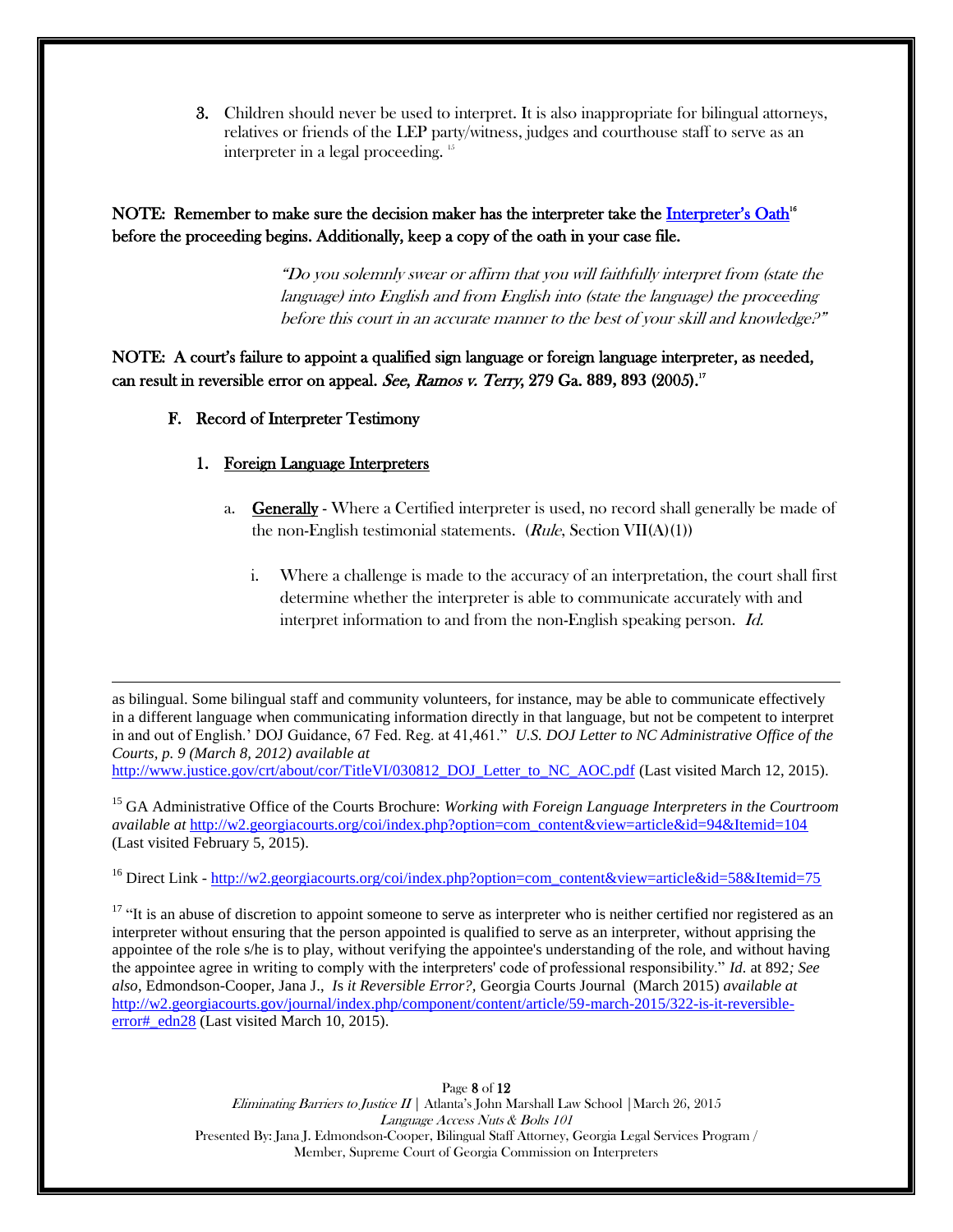- ii. If it is determined that the interpreter cannot perform these functions, arrangements for another interpreter should be made, unless testimony that is cumulative, irrelevant, or immaterial is involved. Id.
- iii. Where the court determines that the interpreter has the ability to communicate effectively with the non-English speaker, the court shall resolve the issue of the contested interpretation and the record to be made of the contested testimony in its discretion. Id.
- iv. Any transcript prepared shall consist only of the English language spoken in court. Id.
- b. Criminal Cases In criminal cases, whenever a Certified interpreter is not utilized, the court shall make an audio or audio-visual recording of any testimony given in a language other than English. (*Rule*, Section VII(A)(2))
- c. Civil Cases In civil cases, whenever a Certified interpreter is not utilized and the party was denied the right to an interpreter of his or her own choosing, the court shall make an audio or audio-visual recording of any testimony given in a language other than English. (Rule, Section VII (A)(3))

# 2. Sign Language Interpreters

a. Generally – the testimony of a hearing impaired person may be recorded as provided for in the Official Code of Georgia.<sup>18</sup> (Rule, Section VII (B))

## G. Additional Practical Considerations

- 1. The Supreme Court Rule applies to administrative forums as well as courts of law.
- 2. When the court knows a case requires the use of an interpreter, the court should schedule the case to allow for more time.
- 3. A party or witness may be able to speak or understand some English, however the court should be attentive to the possibility that the party or witness will need an interpreter later in the legal proceeding or other future legal proceeding.
- 4. The court should be aware that an LEP or DHH litigant or witness may refuse interpretation and/or translation services for various reasons, including but not limited to,:

 $\overline{\phantom{a}}$ <sup>18</sup> O.C.G.A. § 24-6-657

> Page 9 of 12 Eliminating Barriers to Justice  $II \mid$  Atlanta's John Marshall Law School | March 26, 2015 Language Access Nuts & Bolts 101 Presented By: Jana J. Edmondson-Cooper, Bilingual Staff Attorney, Georgia Legal Services Program / Member, Supreme Court of Georgia Commission on Interpreters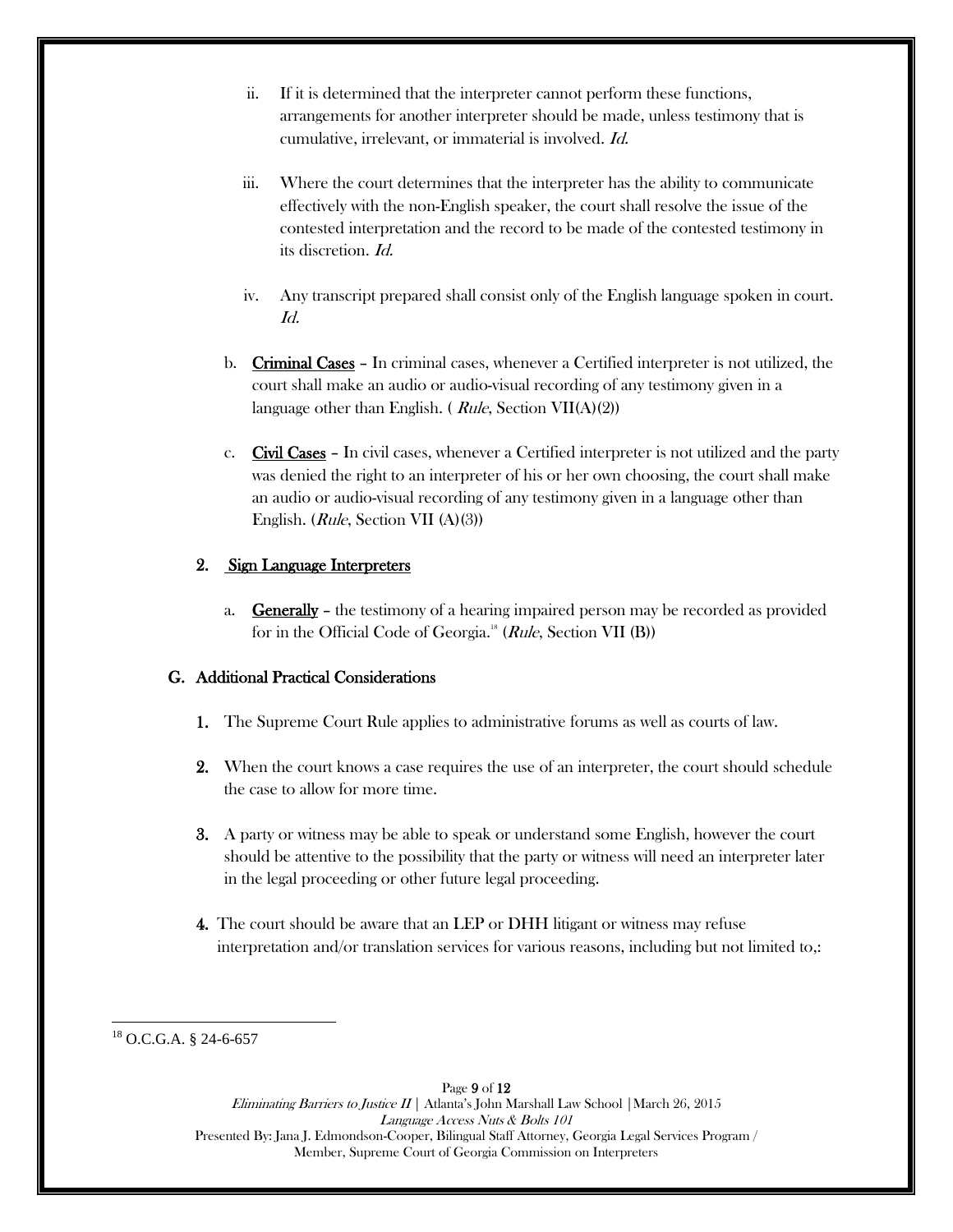- a. The litigant or witness may not identify as LEP/DHH and does not believe that she or he needs the assistance of an interpreter.
- b. The litigant or witness does not understand the interpreter is neutral, appointed by the court, because opposing counsel requested that the court appoint an interpreter (*This is* most frequent where one party is represented by counsel and the opposing party is pro se.)
- 5. If the litigant or witness refuses to use the court-appointed interpreter, the court should establish on the record that:
	- a. The litigant or witness is LEP/ DHH.
	- b. The court provided the litigant or witness with a certified or other licensed interpreter ( if no certified interpreter was available) free of charge.
	- c. The litigant or witness refuses to use the interpreter and insists on communicating without any language assistance from the court-appointed interpreter.
	- d. This preserves the record in case of an appeal by either party and the litigant or witness asserts his or her right to due process was violated because she or he was prevented from fully participating in the initial hearing because of a language barrier.
	- e. The court should be aware that that court may need to appoint an interpreter despite the litigant's or witness' refusal, to ensure that due process is not jeopardized.
- 6. If the litigant or witness insists on using their own interpreter ( e.g., family member, friend, etc.) , then the court should inform the litigant or witness that it is inappropriate to use a non-licensed interpreter in a legal proceeding when a certified or other licensed interpreter is available.
- 7. Courts are encouraged to become aware that the use of a litigant's or witnesses' immigration status/ national origin by an attorney to gain leverage in a civil case is widely considered to be unethical behavior.
	- a. See, Rivera v. NIBCO, Inc., 364 F.3d 1057, 1064-65 (9th Cir. 2004).
	- b. See, WASH. RULES OF PROF'L CONDUCT R. 4.4 cmt. (2013).
	- c. See, N.C. State Bar, Formal Ethics Op. 3 (2005), available at <http://www.ncbar.com/ethics/ethics.asp?id=726>(threats to "report immigration status", when it is extraneous to the case, may be an "abuse of the justice system").
	- d. See, ABA Comm. on Ethics & Prof'l Responsibility, Formal Op. 92-363 (1992).

Eliminating Barriers to Justice  $II \mid$  Atlanta's John Marshall Law School | March 26, 2015 Language Access Nuts & Bolts 101 Presented By: Jana J. Edmondson-Cooper, Bilingual Staff Attorney, Georgia Legal Services Program / Member, Supreme Court of Georgia Commission on Interpreters

#### Page 10 of 12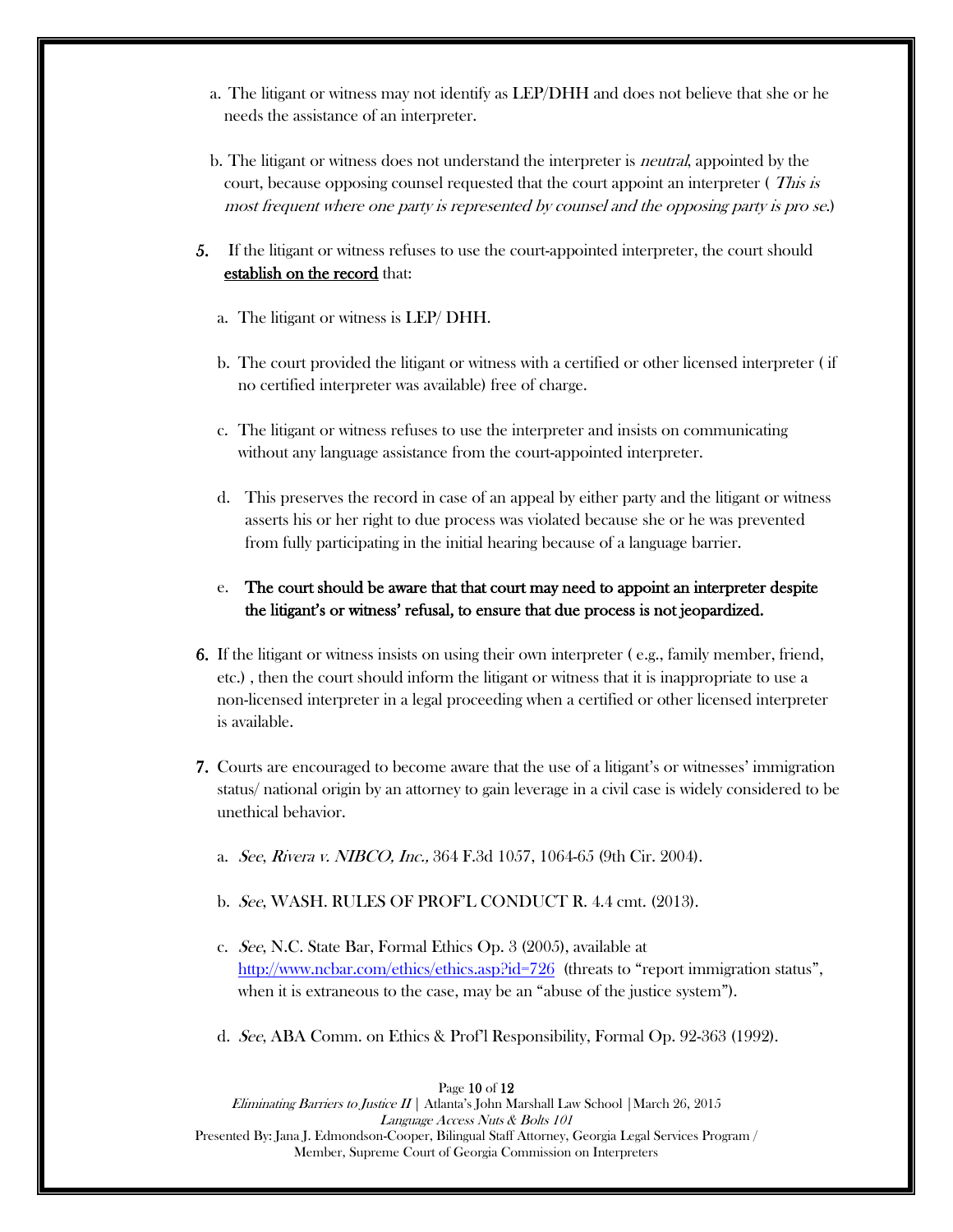- 8. Additionally, a litigant's or witness' immigration status should not be considered a controlling factor in domestic relations cases.
	- a. See, Padron v. Padron, 281 Ga. 646, 641 SE2d 542 (2007).
	- b. See, In Re Adoption of D.J.F.M., a child, 284 Ga. App. 420, 643 SE2d 879 (2007).
- 9. Remember The Supreme Court Rule applies to "all criminal and civil proceedings in Georgia where there are non-English speaking persons in need of interpreters. See also Ling v. State, 288 Ga. 299 (702 SE2d 881) (2010). All other court-managed functions, including information counters, intake or filing offices, cashiers, records rooms, sheriff's offices, probation and parole offices, alternative dispute resolution programs, pro se clinics, criminal diversion programs, anger management classes, detention facilities, and other similar offices, operations and programs, shall comply with Title VI of the Civil Rights Act of 1964." Rule, Appendix A (II)(Emphasis Added).

## IV. Resources

- A. ABA Standards for Language Access in Courts (2012) [http://www.americanbar.org/content/dam/aba/administrative/legal\\_aid\\_indigent\\_defendants/ls\\_sclaid\\_sta](http://www.americanbar.org/content/dam/aba/administrative/legal_aid_indigent_defendants/ls_sclaid_standards_for_language_access_proposal.authcheckdam.pdf) [ndards\\_for\\_language\\_access\\_proposal.authcheckdam.pdf](http://www.americanbar.org/content/dam/aba/administrative/legal_aid_indigent_defendants/ls_sclaid_standards_for_language_access_proposal.authcheckdam.pdf)
- B. Supreme Court of Georgia Commission on Interpreters <http://w2.georgiacourts.org/coi/>
	- 1. Statewide Licensed Interpreter Registry
	- 2. Language Identification Guide
- C. Registry of Interpreters for the Deaf (RID)  $\frac{http://rid.org/}{http://rid.org/}$

### D. Georgia Administrative Office of the Courts (AOC)

- 1. Committee on Access and Fairness in the Courts [http://www.georgiacourts.org/index.php/aoc/directors-office/committee-on-access-and-fairness-in-the](http://www.georgiacourts.org/index.php/aoc/directors-office/committee-on-access-and-fairness-in-the-courts)[courts](http://www.georgiacourts.org/index.php/aoc/directors-office/committee-on-access-and-fairness-in-the-courts)
	- a. AOC "Working with Foreign Language Interpreters" Brochure
	- b. AOC DHH Brochure (forthcoming)

Page 11 of 12 Eliminating Barriers to Justice  $II \mid$  Atlanta's John Marshall Law School | March 26, 2015 Language Access Nuts & Bolts 101 Presented By: Jana J. Edmondson-Cooper, Bilingual Staff Attorney, Georgia Legal Services Program / Member, Supreme Court of Georgia Commission on Interpreters